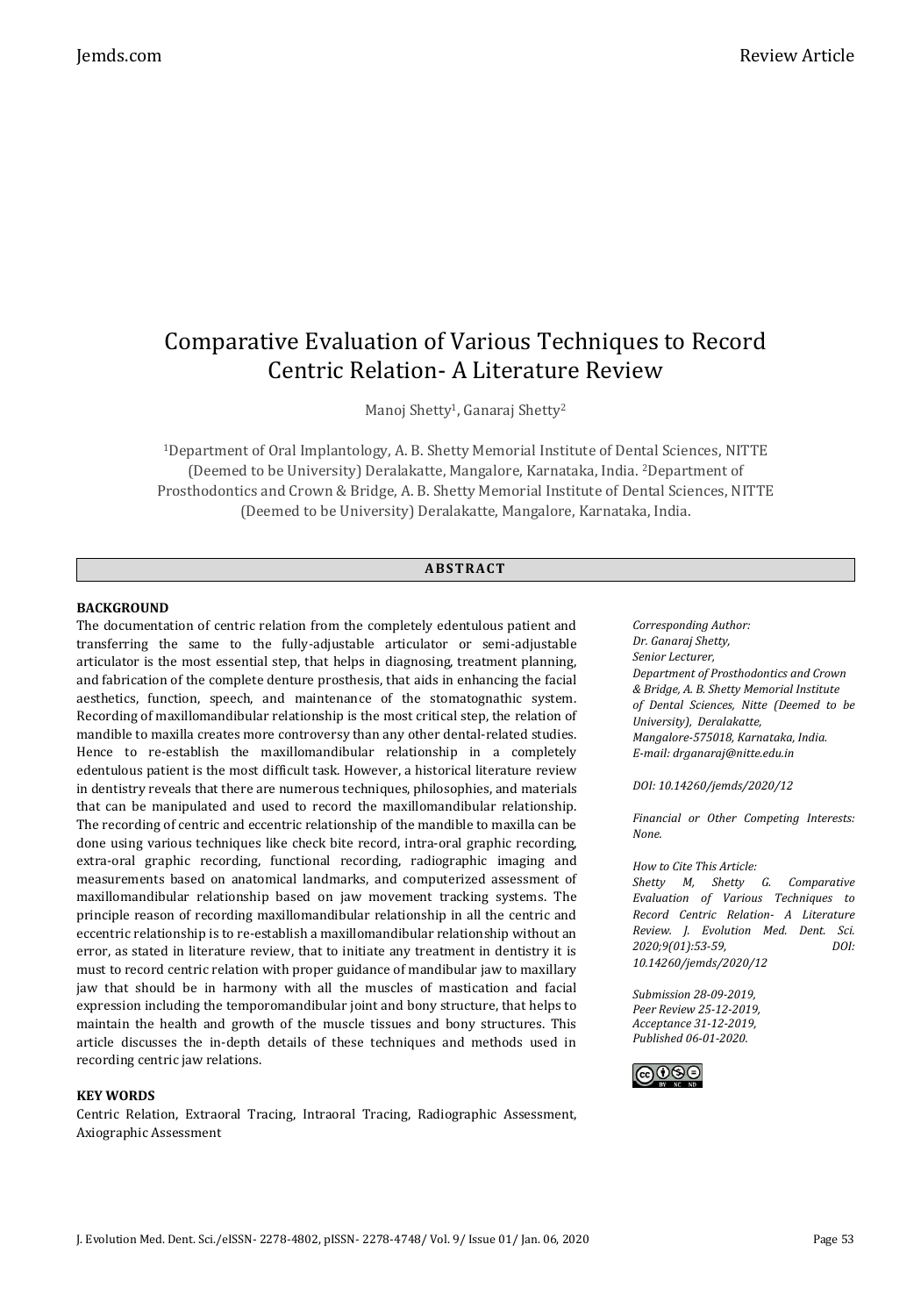# **BACK GR O U ND**

The relation of maxilla to the mandible creates more controversy than any other dental-related studies. Since this contestation is considered the base of all the disciplines in dentistry, the persuasion regarding all the techniques varies. Completely edentulous patients have poor neuromuscular proprioceptive guidance to navigate the mandible to the desirable centric relation; hence for the rehabilitation of the completely edentulous patient, a repeatable, recordable and learnable relationship of maxillary to the mandibular jaw is required.[1] The relation of maxilla to the mandible and to the condyles that articulate with the thinner most avascular part of the respective condylar discs with the complex in the anterior and superior most position against the glenoidal slopes of the articular eminences. This position is independent of incisal or occlusal contact. This position is clinically perceptible when the mandible is guided to the superior and anterior portion of the glenoid fossa.[2],[3],[4] The centric and eccentric relationship of the mandible to maxilla can be recorded through various techniques like check bite record, graphic recording, functional recording, radiographic and computerized assessment of imaging centric relation. The principle reason to record centric relation is to establish a maxillomandibular relation without an error, as stated in literature review that to initiate any treatment in dentistry it is must/mandatory to record centric relation with proper guidance of mandible to maxillary arch that should be in harmony with all the muscles of mastication and facial expression including the joint and bone, that helps to maintain the anatomic and physiologic health of the muscles, tissues and bony structures.[2],[5],[6] This article discusses the various techniques and methods used in recording centric jaw relations that can aid in achieving the centric relation.

# **DI SCU S SI ON**

The significance of recording centric relation in the fabrication of complete denture prosthesis has been well known for many years. Some dental surgeons arrogate that a precisely recorded centric relation is the most appropriate measurement made in the fabrication of complete denture prosthesis. Various techniques and methods have been documented in the literature studies, some of the important techniques that gathered popularity in recording centric relation are, Direct check bite recording, Graphic intra-oral tracing, Graphic extra-oral tracing, Functional recording, Radiographic tracing method and Computerized tracing method. [7], [8]The historical review prevails that direct check bite techniques were the first technique used to record centric relation.[9] the technique is also known as a Physiologic Method. The patient's proprioception, the tactile sense and visual acuity of the dental surgeon is essential to document an accurate and precise centric relation record. This technique was introduced and described by pfaff, dentist of Fredrick in 1756, the technique of recording centric relation was the only technique, until the end of 19<sup>th</sup> century. [10], [11] this technique was also known as non-precision jaw relation recording by placing a thermoplastic or rigid dental material, usually, wax or compound or dental plaster, between the rims, guiding the patient to close onto the material. This technique was also known as the Squash Bite technique. Hanau in 1923, Considered and modified the intraoral wax method. He pointed out the Resiliency of the tissue bearing, a denture-supporting area that might contribute to the distortion of the record. He, later on, advocated that recording of the positional relationships of maxilla to the mandible, under no pressure technique will minimize the error caused by Resiliency of the tissue. Hanau, with other researchers, agreed with the 'zero-pressure' philosophy, certain authors, disagreed with Hanau's philosophy they advocated the use of minimal pressure.[12],[13] There has been much criticism with inter occlusal "check-bites" records for Centric Relation. In 1932, Schuyler stated that the recording materials should be of uniform thickness and motion else it might be the reason for the errors in interocclusal records, which would cause an error in occlusion. He suggested that the modelling compound would be preferred as recording material because it can be softened more evenly, and does not release stress leading to distortion as much as wax. The interocclusal bite record secured on compound or wax rims are not sufficiently stable and free from common errors. Simpson concluded that records made with waxes were unsatisfactory, he stated that the technique of guiding the mandibular jaw back on closing, elevating the tongue, and having the patient swallow as he closes the jaw are the reason that they are unscientific and always carry with them the fallacy of guess or errors in recording centric relation. Payne and hickey stated that dental plaster as the most preferred material because of its rigidity and based on its setting time. In 1939. Wright further described factors that caused the distortion of interocclusal records are, salivary film, fit of denture bases, Resiliency of the underlying tissue, and the Pressure applied while recording the bite. He advocated that no pressure technique should be used to record centric relation. Later Brown in 1954, suggested, the centric relation can be obtained by having the patient bite repeatedly into softened wax rims, further, it was concluded that the centric relation obtained with these techniques was due to habitual motion of the joint and not the real centric. Greene used a new technique of breaking the memory of muscles and then recording the centric relation; he had the patience to hold the jaws apart for few seconds to fatigue the muscle tissues and then guided the patient to bite on the rims to record the centric relation. He then made orientation lines and troughs in the rims to re-orient them, following removal from the mouth. Gradually, the procedure evolved into interocclusal bite records as they are usually done today. Small amounts of wax, compound, dental plaster, Zinc-Oxide Eugenol Impression paste, the elastomeric impression material were placed between the occlusal rims, and the patient was asked to close the jaws into centric relation.[14],[15],[16] the advances were an attempt to reduce or equalize the occlusal pressure of vertical and horizontal contact. There are many opinions regarding the bite registration materials to use as inter-occlusal records "In 1955, Trapozzano stated that the wax can be used as one of the preferred material to record centric relation, later on, he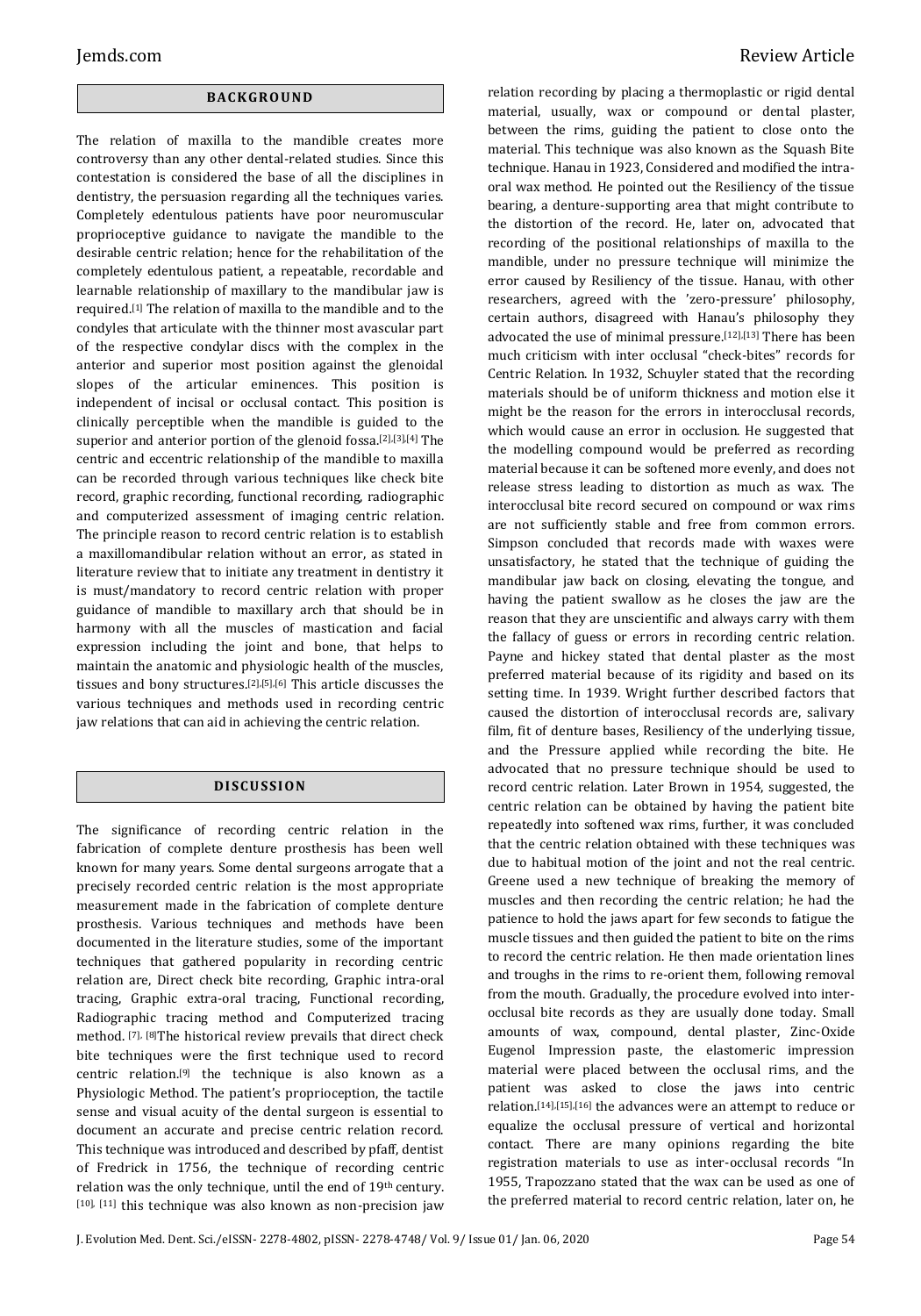termed it as a "Check-bite method" to record centric relation. Gysi in his study stated that he never obtained the same reading while recording centric from the same patient recording at a different time; He summarized that the elastic recovery of wax upon cooling will lead to the distortion. "Schuyler; stated that records made using impression compound were of great interest, the major disadvantage was the rigidity of compound material that leads to distortion of the records due to uneven or premature contact of the occlusal surface, due to uneven thickness of occluding rims, that may disturb the relation of the record bases. To overcome some of the disadvantages of check bite records they introduced a never technique to record the centric relation that was a type of intraoral and extraoral tracing mechanism which was introduced as a graphic tracing method of recording centric relation.[13],[17]

# **Graphic Method of Recoding Centric Relation**

The gothic arch tracing device is commonly used in this technique, the device is attached to the maxillary and mandibular arches; the shape of the tracing depends on the relative movement of the mandibular jaw in centric and eccentric movements. It indicates the horizontal relation of the mandible to the maxillae. The apex of an accurately recorded tracing indicates the most retruded relation of the mandible to the maxillae from which lateral movements can take place. Graphic methods can be used as either intra-oral or extra-oral tracing Fig. 1. In 1866 Balkwill stated that the Gothic arch tracing depends on the various movements made by mandibular arch. In 1897, Heisse introduced "needlepoint tracing". The tracer made by GYSI was an extra-oral tracer. The tracing plate was coated with wax and attached to the mandibular occlusal rim. A spring-loaded pin will be mounted on the maxillary occlusal rim, to make the rims more stable it is recommended that the rims shall be made of modelling compound to maintain the vertical dimension of occlusion. The good tracing can be recorded, by guiding the patient to hold the rims in the apex of the tracing while notches were scored in the rims for orientation. Sears used lubricated rims for easier mandibular movement. He placed the needlepoint tracer on the mandibular rim and the plate on the maxillary rim. He stated that the angle formed by this technique of the tracing was more acute and easily discernible. Phillips: 1927, observed, The distortion of the record, caused due to right and left lateral mandibular movements, he introduced a plate for the maxillary occlusal rim and a tripoded ball bearing, mounted on a jackscrew for the mandibular occlusal rim.[18] This innovation was termed as "central bearing point", Stansbery then introduced a newer technique using a curved plate with a four-inch radius Corresponding to Monson's curve, mounted on the maxillary occlusal rim. A central bearing screw was attached to the plate of a three-inch radius curve Reverse-Monson curve on the mandibular occlusal rim. Following extra-oral tracing was made; a thin mix of dental plaster was injected between the maxillary and mandibular occlusal rims to form a biconcave centric registration.

Hall, in 1929, used Stansbery's method, substituted impression compound to obtain Centric Relation record.

Later, a graphic recording method used the central bearing point to produce the Gothic arch tracing. Later on, Hardy introduced "Coble Balancer". He then modified it in 1942, made a depression with a round bur at the formed apex of the tracing. The patient was advised to hold the bearing point in the depression while the dental plaster was injected in between the rims to make a centric relation record. Pleasure, in 1955, made use of a disk made up of plastics, attached them to the tracing plate with a hole over the apex of the Gothic arch. The Centric Relation record was made without any variation in the vertical dimension. The Sears, later on, introduced a tracer to record both intraoral and extraoral tracing together, the trivet that had an intra-oral central bearing point and two extra-oral tracing plates.



### **Intraoral Tracing Devices**

- Cobletracer.
- Swiss dent ball bearing bitetracer'.
- Micro tracer.

### **Extraoral Tracing Devices**

- Hight tracer.
- Searstracer.
- Phillips extraoral tracer.

### **Description of the Arrow Point Tracing**

The device that provides a central point of bearing between the maxillary and mandibular arches. It consists of a contacting point attached to the maxillary arch and a plate attached to the opposing dental arch. The plate provides the even surface on which the bearing point slides as the jaw moves, though this tracing of the mandibular movement can be recorded. The advantage of using the plate and bearing point is to maintain and equalize the occlusal pressure.

### **Central Bearing Device Consists of**

- Central bearing point.
- Central bearing plate.

### **Types of Arrow Point Tracing**

Gerber stated that there are six different types of tracing obtained from Gothic arch tracers based on the direction of movement of condylar head and also on neuromuscular coordination of muscle of mastication and jaw movements. The various types of tracing obtained are as follows. Other than the below mentioned Gothic arch tracing forms, they can be further divided into Double Arrow Point, Interrupted Gothic Arch, and Atypical Form, based on the presence or absence of teeth.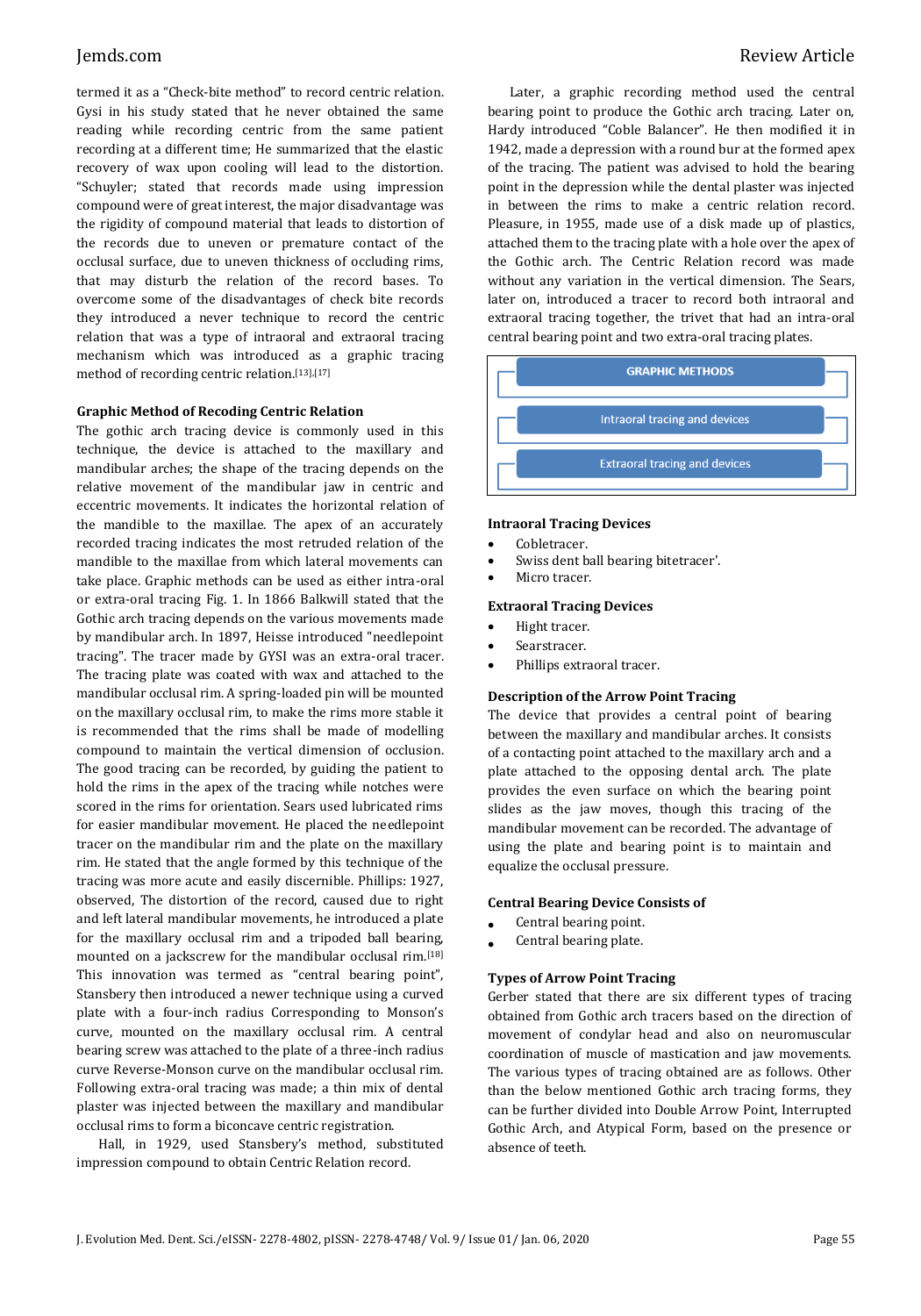# Jemds.com Review Article



*Classical pointed arrowhead form: the apex obtained is well defined, with symmetrical left and right lateral components. The mean angle obtained by Gothic arch tracing should be 120 degrees indicating the health of Temporomandibular joint without interferences in the path of condylar movement and balanced neuromuscular coordination. The bilateral symmetrical form of arrowhead depicts the undisturbed movement of the condyle in the fossa and slope of eminence.*



*Classical flat arrowhead form: It is almost similar to classical arrow point except that the tracing obtained is more than 120°. It has obtuse left and right lateral tracings. This type of tracing signifies a marked lateral movement of the condyle in the fossa.*



*Weak or blunted arrowhead form: The arrow point obtained is blunted and not sharp the tracing should be repeated till a definite arrow point is obtained. The patient has to be trained well*



*Bilateral asymmetrical arrowhead form: The left and right lateral tracings meet in an arrow point; however, the inclination to the protrusive movement obtained is not symmetrical. This form of tracing indicates an error or interference in forwarding movement of the condyle.*



*Small or miniature arrowhead point: Similar to the classical arrowhead point, however, the tracing obtained is small due to limited mandibular movement. This might be due to restricted neuromuscular coordination or mandibular movements or due to improper seating of record bases. It is also an indication of a being of edentulous for longer period of time with inhibition in mandibular movements*



*Extended arrowhead more dorsally: The protrusive path of mandibular movement extended beyond the apex of the Gothic arch. The guidance provided to move mandible might be strained retrusive movement of the lower jaw either by the patient or by the operator. It is also sometimes an artefact caused by the forward displacement of record bases or backward dislodgement of the mandibular occlusal rim while removing them from the mouth. The registration should be repeated to confirm the error after correct positioning of the record bases and also properly guiding the mandible.*

# **Double Arrow Point**

It is a record with double arrowhead point obtained, caused due to habitual mandibular movement and retruded centric relation due to uncoordinated neuromuscular movement, patients should be trained and guided well.

### **Interrupted Gothic Arch**

Break-in continuity of lateral path of a Gothic arch tracing obtained, due to interference or obstruction in movement caused due to touching of heels of occlusal rims during lateral movements.

### **Atypical Form**

The component does not meet at the apex but on one of the lateral paths. This may happen in dentulous because of a faulty Muscular pattern due to par functional habits like bruxism. It is also seen in very old edentulous patients, who are using complete denture with incorrect centric relation.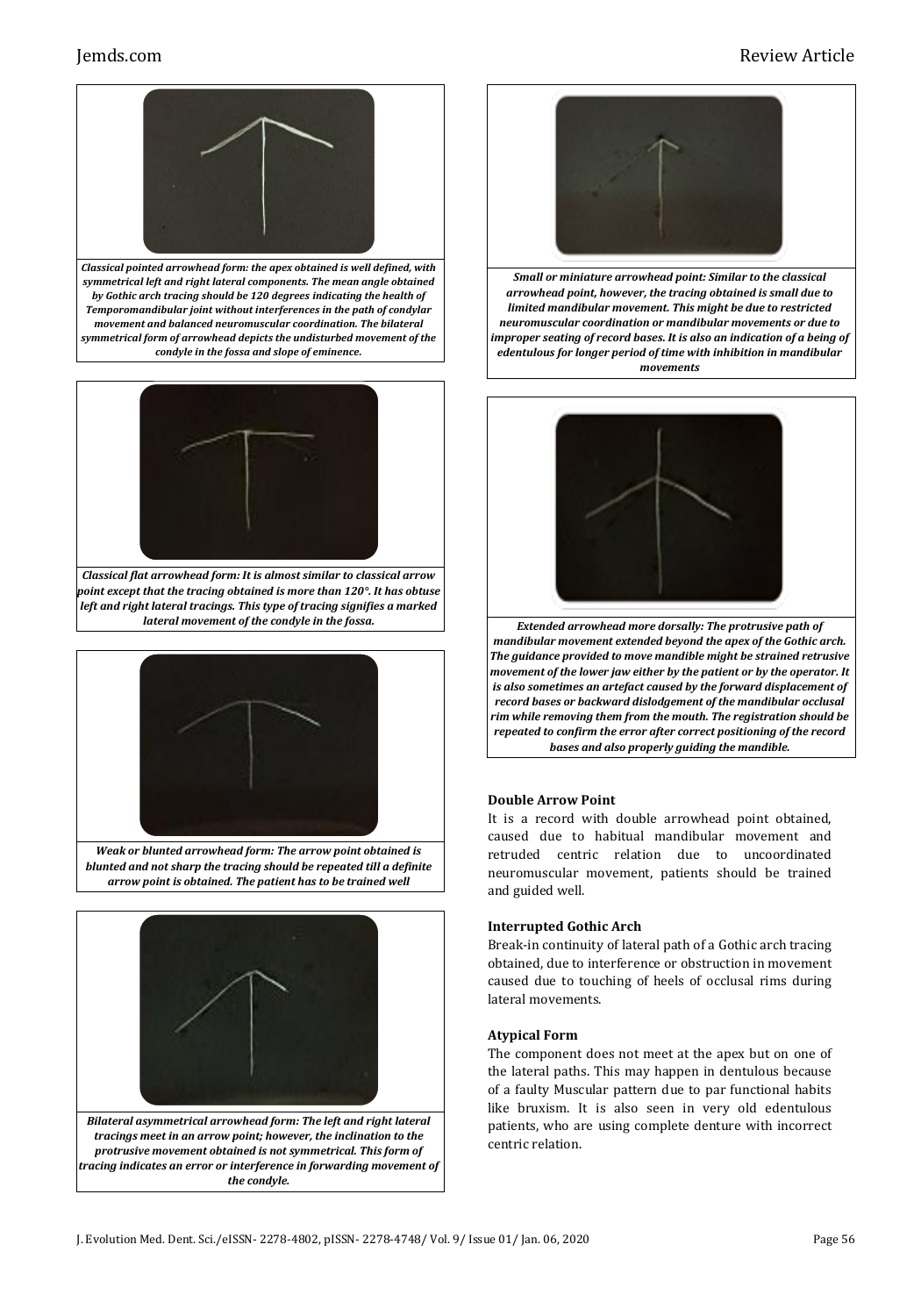# **Factors to be Considered While Making Records with Gothic Arch Tracers**

- The central bearing point has to be located in the centre to avoid pressure or displacement of the tissues or the records, due to unusual movement of the central bearing point when mandibular moves from centric to eccentric positions.
- The patient has to be guided to move the mandible in centric and all the eccentric positions to avoid the discrepancy or the minor errors.
- The central Bearing Point has to be located in the centre; utmost care has to be taken to place the device in the centre to equalize the pressure.
- Extraoral Graphic tracing methods, by visual means, supposed to be the most accurate method of making a centric and eccentric relation record; however, the graphic tracings method of recording centric and eccentric records are not necessarily precise. This record should be checked with an inter-oral record or with any means of computerized recording methods.
- The height of the alveolar ridges and the neuromuscular coordination of the jaws play an important role in recording various jaw movements.
- The denture base and the occlusal rims have to be well stabilized to accurately measure the jaw movements.
- Outmost care has to be taken while recording jaw movements in resorbed and flabby ridges to avoid errors caused due to a displacement of the tissues and the denture bases.
- It is difficult to stabilize a record base or central bearing device in patients with a large tongue as it might dislodge the tracers.
- Literature studies have confirmed that there will be 5% of error can be observed in the records whether made with intraoral graphic tracing or the extraoral graphic tracing records.
- The tracing is usually acceptable if the sharp apex is observed; if the tracing is not sharp then it is usually not acceptable. The blunt apex or the asymmetrical apex indicates that there is a discrepancy in the jaw movements following which it leads to error in recording centric relation.
- Graphic tracing is made with a predetermined vertical dimension, that harmonizes the Centric Relation at rest and centric relation at occlusion.

The major drawback of using graphic tracing records is - The intra-oral and extra-oral tracing procedures were more complicated as compared to the other registration method. The tracers are contraindicated In patients with flabby ridges/highly resorbed ridges, or patients with loss of neuromuscular coordination[19],[20]

# **Functional Recordings**

The functional method of recording centric relation was introduced in the year 1910, the techniques were introduced based on the principle of condylar movements in the centric and eccentric relationship (protrusive movement, retrusive movement, and right lateral and left lateral movement). Greene utilized a combination of pumice and plaster, amalgamated the materials placed it between the maxillary and mandibular occlusal rims, guided the mandible to do

centric and the eccentric movements. These records were transferred to an articulator; the articulator was programmed based on the pattern obtained from a functional method of recording centric relation. Needle introduced 3 metallic studs, in 1923, these 3 studs were mounted onto maxillary occlusal rims made up of impression compound, patients were asked to do all the mandibular movements, based on the movements these studs grooved an arrow tracing into mandibular occlusal rims. These records were secured from the patient's mouth, following which the articulator was programmed with obtained functional grooves. House modified needles technique introduced 4 styli to make needlepoint tracings. Later on, Patterson, introduced modelling wax to make a record of centric relation, troughs were made in the maxillary and mandibular occlusal rims. Dental plaster was amalgamated with Carborundum, the mixture was then introduced into the trough $[13]$ , $[17]$  The rims filled with troughs were placed in a patient's mouth, following which mandible was guided to move in centric and eccentric movements, until the desired curvature was been established. The major advantage of this technique would ensure uniform thickness and equalize the pressure in all the excursive movements. Modified functional technique, introduced by Meyer in 1934, in this technique soft wax was utilized to make occlusal rims, the occlusal surface of wax was coated with a thin tinfoil, following which it was lubricated, the rims were placed in patients mouth, following which mandible was guided to perform the functional movements to produce a path of movement as the jaws moved in the centric and all the eccentric movements. Later, plaster index was made on the wax rims. This plaster index was used as a guide to set the teeth. The instrument Gnathodynamo-meter by Boos was introduced in 1940, the instrument was used to determine the maximum occlusal force that could be recorded during the horizontal and vertical relationship of maxilla to mandibular arches. The biometer was mounted on the mandibular occlusal rim with a central bearing point against a plate that was mounted on the maxillary occlusal rim. The registrations with plaster were made with the biometer in the mouth and the readings were recorded while patients made exerted occlusal pressure. BOOS; advocated that the registration should be made under occlusal forces to determine the displacement of tissue under occlusal load while doing functional movements that would coincide with pressure made during occlusal registration. Shanahan. Introduced Physiologic technique in 1955, the cones made up of soft wax were mounted on the mandibular occlusal rim, following which patient was advised to make swallowing movements several times, while the tongue would force the mandible into its Centric Relation position. The cones of soft wax were moulded during these movements; hence the physiologic Centric Relation was recorded. Martin Henry Berman, in 1960 conducted a study – "Accurate Inter Occlusal Records", he tested that the resistance of various inter-occlusal recording media, following which he concluded that: Accuracy of dental wax inter-occlusal records is questionable due to stress realising property and distortion. Zinc oxide eugenol impression paste has good flow property, that offers no resistance to closure and possesses many qualities favourable for obtaining the accurate interocclusal record. Kantor et al, in 1972 conducted a comparative investigation on Centric Relation recording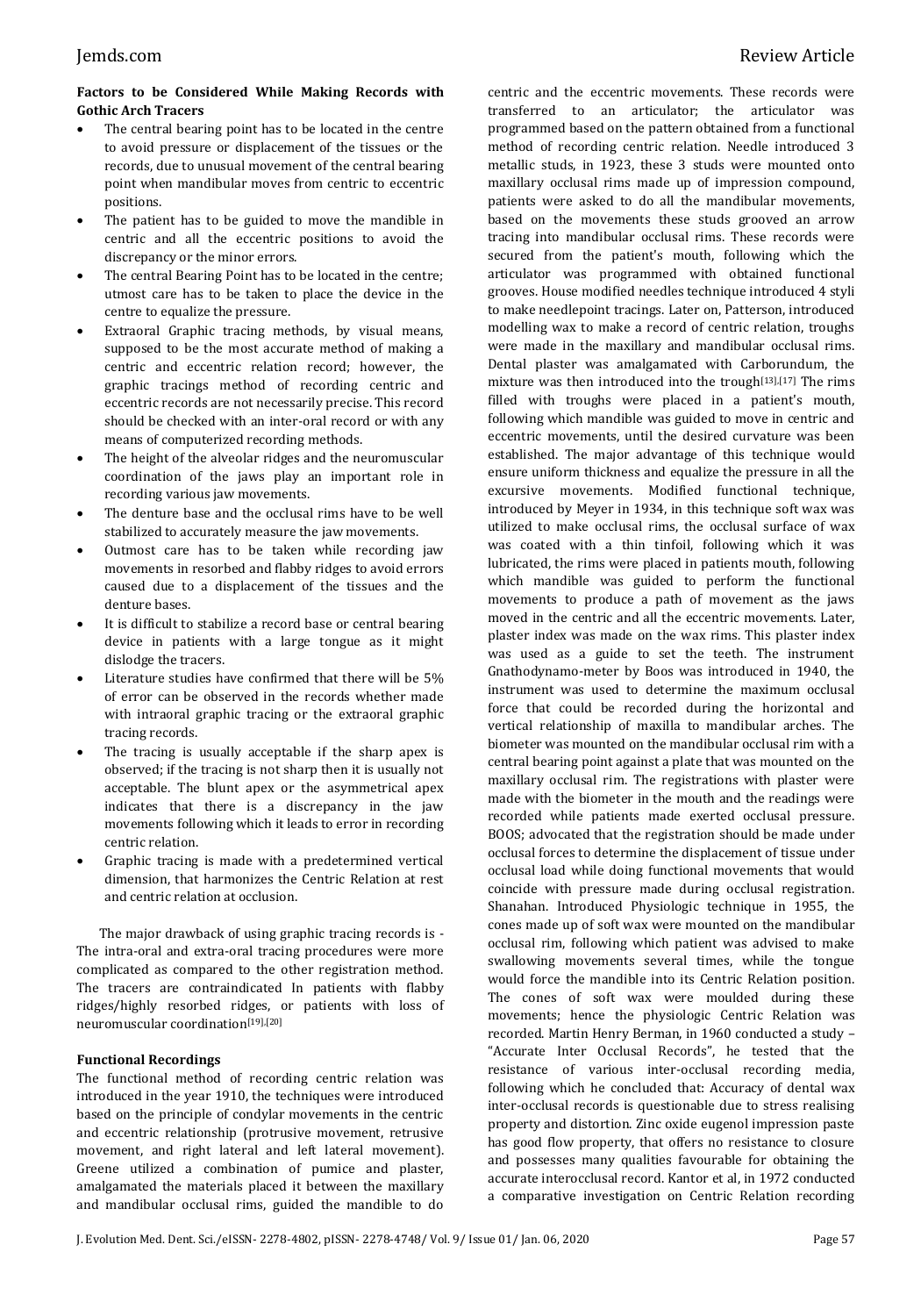techniques by considering the four different types of techniques to record centric relation i.e. swallowing method, chin point guidance technique, chin point guidance with anterior jig method and bilateral manipulation technique, later he summarised that: Bilateral manipulation produced the smallest area of displacement of the record when compared with the other recording techniques. The major disadvantage of using a functional technique of recording centric relation, the unstable bases can lead to dislodgement of the record bases in all the mandibular movement resulting in the inaccuracy of the centric relation records obtained. The tissue displacement will result due to the resistance caused due to recording medium, lack of neuromuscular control or equalized pressure in recording the eccentric relations contributes to inaccuracy in these methods. Patients need to have good neuromuscular coordination to participate in the functional methods of recording centric relations and also be capable of following instructions of the operator if accurate records are to be obtained. Bilateral manipulation showed the most consistent reproducibility and is recommended for recording Centric Relation. In 1974 Bilateral manipulation of the mandible to glide in centric relation was suggested by Peter Dawson.<sup>[12][13][18]</sup>. Lassila in 1986, conducted a study "Comparison of five inter-occlusal recording material" using silicone putty, polyether, zinc oxide eugenol impression paste, eugenol free zinc oxide, acrylic resin and baseplate wax, following which he concluded that: The initial resistance caused by various inter-occlusal recording material to closure changed from 0.5N to 13.8N, a rapid rise in the working time was seen in all elastomers; Resistance caused by wax at 60°C was about 7N; Volumetric contraction of elastomers during polymerization was clinically minimal when compared with other materials. Dimensional stability of rigid material like acrylic resin and zinc oxide pastes were good. Elastomers maintained reliability for a relatively long period of time when stored in a tightly sealed plastic container. It is apparent from dental literature that with many opinions, thoughts and confusion concerning Centric Relation records, a certain technique might be required for an unusual situation. In the final analysis, it was concluded, that the skill of the operator and co-operation of the patient are probably the most important factors in securing an accurate Centric Relation record.

### **Cephalometrics and Orthopantomography Techniques**

The use of radiographs in recording Centric Relation was described by Pyott and Schaeffer. Centric Relation and vertical dimension of occlusion can be determined by cephalometric radiographs. This method never gained widespread usage due to errors in recording centric relation. However, Orthopantomographs are the most commonly used radiographic technique to analyse and determine the condylar guidance angle.[15]The outline of the articular eminence and the glenoid fossa of the temporal bone can be traced and evaluated on the panoramic radiographs, to determine and measure the angle formed by condylar guidance. Two reference lines were drawn, the first reference line was Frankfort horizontal plane drawn on the right and left sides of the condyle. The second reference line was drawn by joining the most superior and most inferior point curvature of the glenoid fossa, this line was extended to intersect the Frankfort's horizontal plane to measure condylar guidance angle on the radiograph, the degree obtained by the angle should be proposed to be of valuable aid in setting the condylar guidance in semi-adjustable articulators. The use of the radiographic technique can overcome the shortcomings of the conventional clinical methods used to determine the condylar guidance. The limitations and drawbacks of using the radiographic technique should be precisely looked for errors and artefacts, the major disadvantage was the orientation of the reference plane, difficulty in distinguishing the articular eminence outline from the zygomatic arch. Further, the articular eminence inclination in the radiographic image was traced by a line joining the heights of curvature in the glenoid fossa and the articular eminence to represent the mean sagittal condylar path inclination.[15],[11] this may be different from the guiding inclination of protrusive movement of 4 to 6 mm, which is the clinically significant range of protrusive movement of the mandible. Despite these drawbacks, the panoramic radiograph is useful for comparison of condylar guidance angles between right and left sides since it shows both the Temporomandibular joints with relatively same magnification errors. A radiographic error exists despite standardization. The clinical implication of these studies needs to be compared for reasonable accuracy by overcoming the errors caused due to superimposition of anatomical landmarks.

# **Axiographic Technique**

The introduction of computerised means of obtaining the condylar guidance is gaining popularity in the field of dentistry. Recent advancements in computer technology have made it possible to analyse various mandibular movements with a high degree of resolution and precision. Beck and Morrison used an electromechanical device to reproduce mandibular motion in centric and eccentric movements, with the help of transducers, a recorder-controller, and a duplicator. Axiographic protrusive curves traced by hingeaxis reveal the movement of the condyle. The shape and range of movement of the axiographic tracings are useful. However, the axiographic tracings can be used to record centric and eccentric recordings that can be transferred to the fully adjustable articulator. [14][20] The major disadvantage of using the axiographic tracing method is such that the mandibular clutch is difficult to manipulate, it might lead to an error in recording, the limitation of utilizing axiograph is such that it cannot be used in patients with abnormal neuromuscular coordination and even in patients with severely resorbed ridges as it would lead to movement of record bases.

# **CONC LU S ION S**

Recording of centric relation is the most important factor in dentistry. It is a very critical step. Therefore, it is recommended to discuss regarding various methods and material aspects used in recording centric relation more precisely. Skills of the operator and patient's good neuromuscular coordination are probably the most